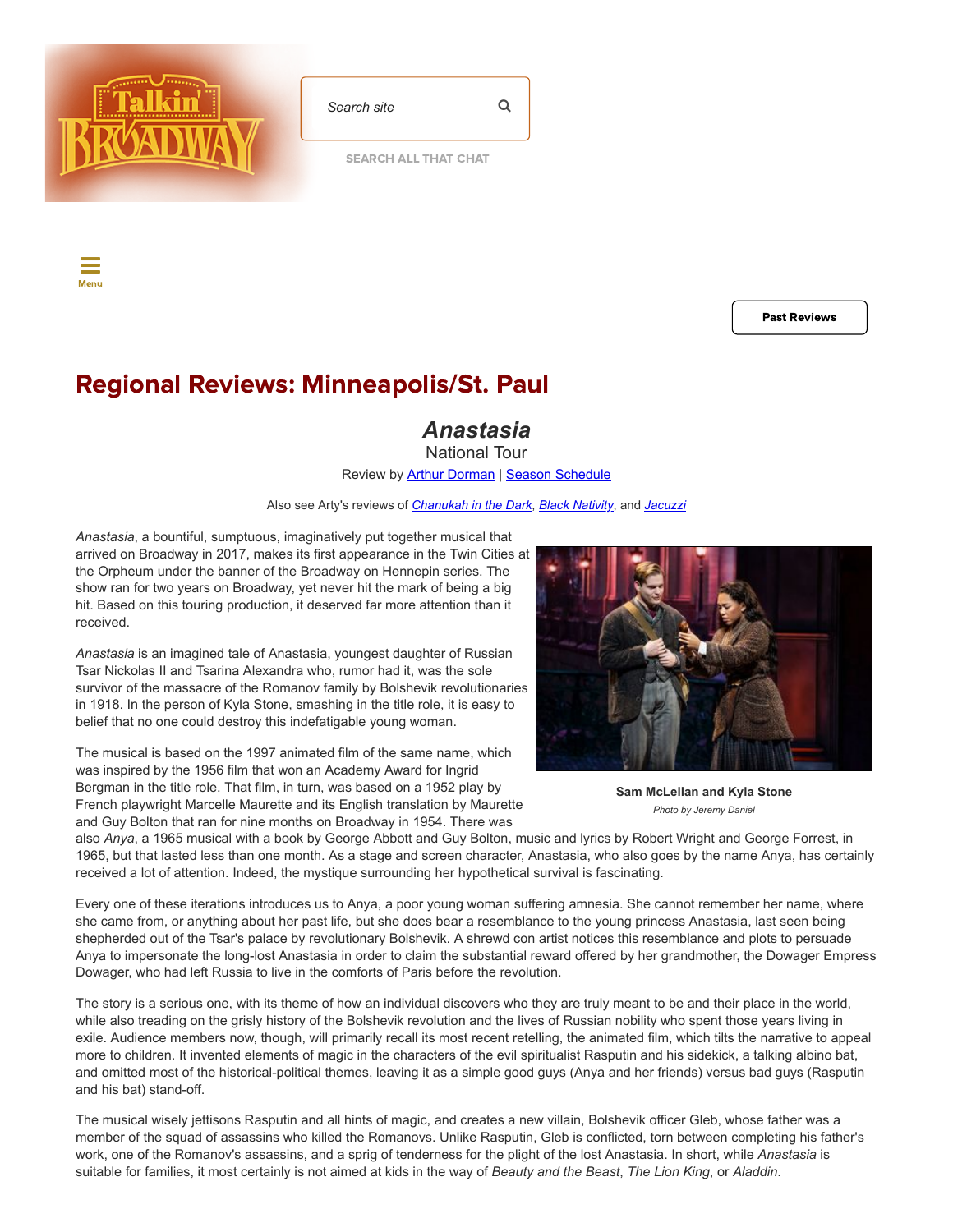What the musical does retain from the animated movie is the team that created its songs, Stephen Flaherty (music) and Lynn Ahrens (lyrics), who kept the five best songs from the movie—including the Oscar nominated "Journey to the Past"—and wrote over a dozen new ones. The late playwright Terrence McNally wrote the musical's book. McNally, Flaherty and Ahrens all took home Tonys for their collaboration on *Ragtime*, another sprawling historical fiction, and though *Anastasia* does not attain that high level, it nonetheless succeeds in all ways important for a musical. McNally's book moves briskly, adroitly weaves in background information needed to understand the broader context of its narrative, and enables its characters to develop as distinctive individuals who grow in important ways over the course of the show.

Along with "Journey to the Past," four other holdovers from the movie—"Once Upon a December," "A Rumor in St. Petersburg," "Learn to Do It," and "Paris Holds the Key (to Your Heart)"—are all dandy, the first a haunting lullaby, the others staged—respectively—as rollicking production numbers. Of the new songs, all but one do their job to advance the plot, develop an atmosphere, or explore characters. "Stay, I Pray You," a haunting homage to the heartache of refugees, is quite beautiful and relevant. Its counterpart, "Land of Menu Jay," depicts resettled refugees from Russia submerging their nostalgia in Parisian decadence, with another full-out production number. "In a Crowd of Thousands" wonderfully turns the tide on the growing attraction between Anya and Dmitry. The exception is "The Press Conference," a likeable enough piece, but one that delays the resolution of the story without bringing anything new to it.

The show is one of the most stunningly designed to come along in a long time. Alexander Dodge's sets work in unison with Aaron Rhyne's extraordinary projections to create palace chambers, ballrooms, a ballet hall, street scenes, slums, a train platform, a grand tour of Paris, and an amazingly effective view of travelers huddled in a railroad car. Linda Cho's costumes give us opulent finery of Russian nobility, proletarian Bolshevik uniforms, ragged garb of Russian masses, and the smart apparel of Parisian bourgeoise. Donald Holder's lighting and Peter Hylenski's work on sound also contribute to a production that is constantly beautiful to behold.

With a complex plot and every element lavished with attention, the show receives a steady directorial hand from Sarah Hartmann, based on the original work of Darko Tresnjak, so the components mesh to forge a coherent whole. Bill Burns' choreography, based on the original by Peggy Hickey, gives us several big production numbers, incorporating Charleston, waltzes, and tango modes along with ghostly images of court dances that haunt Anya's buried memories and a ballet excerpt from "Swan Lake." Jeremy Robin Lyons conducts an eight-member orchestra that beautifully brings Flaherty's music to life.

Kyla Stone's performance as Anya sets a high standard, with gorgeous singing and an intelligent presence as convincing in moments of anguish as when mugging merrily with the con men who will help bring her to Paris where she hopes to connect with her forgotten past. Sam McLellan rises to that standard as Dmitry, the daring schemer who becomes much more to Anya than her ticket to Paris, boldly recognizing his longings in "Everything to Win." Brandon Delgado projects Gleb's inner turmoil in his pursuit of Anya, gravely affirming his mission in "Still."

Brandon Delgado is appealingly ebullient as Dmitry's accomplice Vlad. Gerri Weagraff makes us believe the Dowager Empress' heartrending decision to suspend the search for her lost granddaughter, movingly voiced in "Close the Door," and Madeline Raube, in the less developed role of Countess Lily, nonetheless makes a whopping impression with her dance and comedic skills, especially in a salty duet with Delgado, "The Countess and the Common Man." A large talented ensemble create busy courts and crowded streets required for this sprawling story.

With the notable exception of *Hamilton*, most successful musicals of recent years have either been smaller in scale, in terms of the span of time or place they embrace, or jukebox bio-musicals. *Anastasia* is a musical created on a large canvas, and with great success. It is a treat to both the ear and eye, the narrative remains engrossing from start to its immensely satisfying ending, and it is presented with a cast—in particular, Kyla Stone—who, if anything, make it seem even better than it already is.

*Anastasia* runs through December 19, 2021, at the Orpheum Theatre, 910 Hennepin Avenue, Minneapolis MN. Tickets: \$40.00 - \$146.00. For ticket information, including availability of student and educator rush tickets, call 612-339-7007 or visit [hennepintheatretrust.org.](http://hennepintheatretrust.org/) For more information on the tour, visit [anastasiathemusical.com/tour/.](https://anastasiathemusical.com/tour/)

Book: Terrence McNally; Music and Vocal Arrangements: Stephen Flaherty; Lyrics: Lynn Ahrens; Director: Sarah Hartman; Original Director: Darko Tresnjak; Choreographer: Bill Burns; Original Choreographer: Peggy Hickey; Set Design: Alexander Dodge; Costume Design: Linda Cho; Lighting Design: Donald Holder; Sound Design: Peter Hylenski; Projection Design: Aaron Rhyne; Hair and Wig Design: Charles G. LaPointe; Makeup Design: Joe Dulude II; Orchestrations: Doug Besterman; Dance Arrangements: David Chase; Music Director and Conductor: Jeremy Robin Lyons; Casting: Jason Styres; Production Stage Manager: Mariah Young; Executive Producer: Seth Wenig;

Cast: Mikayla Agrella (Empress Alexandra/ensemble), Lance Timothy Barker (ensemble), William Aaron Bishop (ensemble), Brandon Delgado (Gleb), Taya Diggs \* (Little Anastasia), Thomas Henke (ensemble), Dakota Hoar (ensemble), Veronica Rae Jiao (ensemble). Evin Johnson (ensemble), Ceron Jones (Count Leopold/ensemble), Madeline Kendall (ensemble), Victoria Madden (ensemble), Sam McLellan (Dmitry), Christian McQueen (Tsar Nicholas II/Count Ipoltitov/ensemble), Madeline Raube (Countess Lily), Bryan Seastrom (Vlad), Marley Sophia \* (Little Anastasia), Taylor Stanger (ensemble), Sarah Statler (ensemble), Kyla Stone (Anya), Lauren Teyke (ensemble), Gerri Weagraff (Dowager Empress). \*Alternating performances